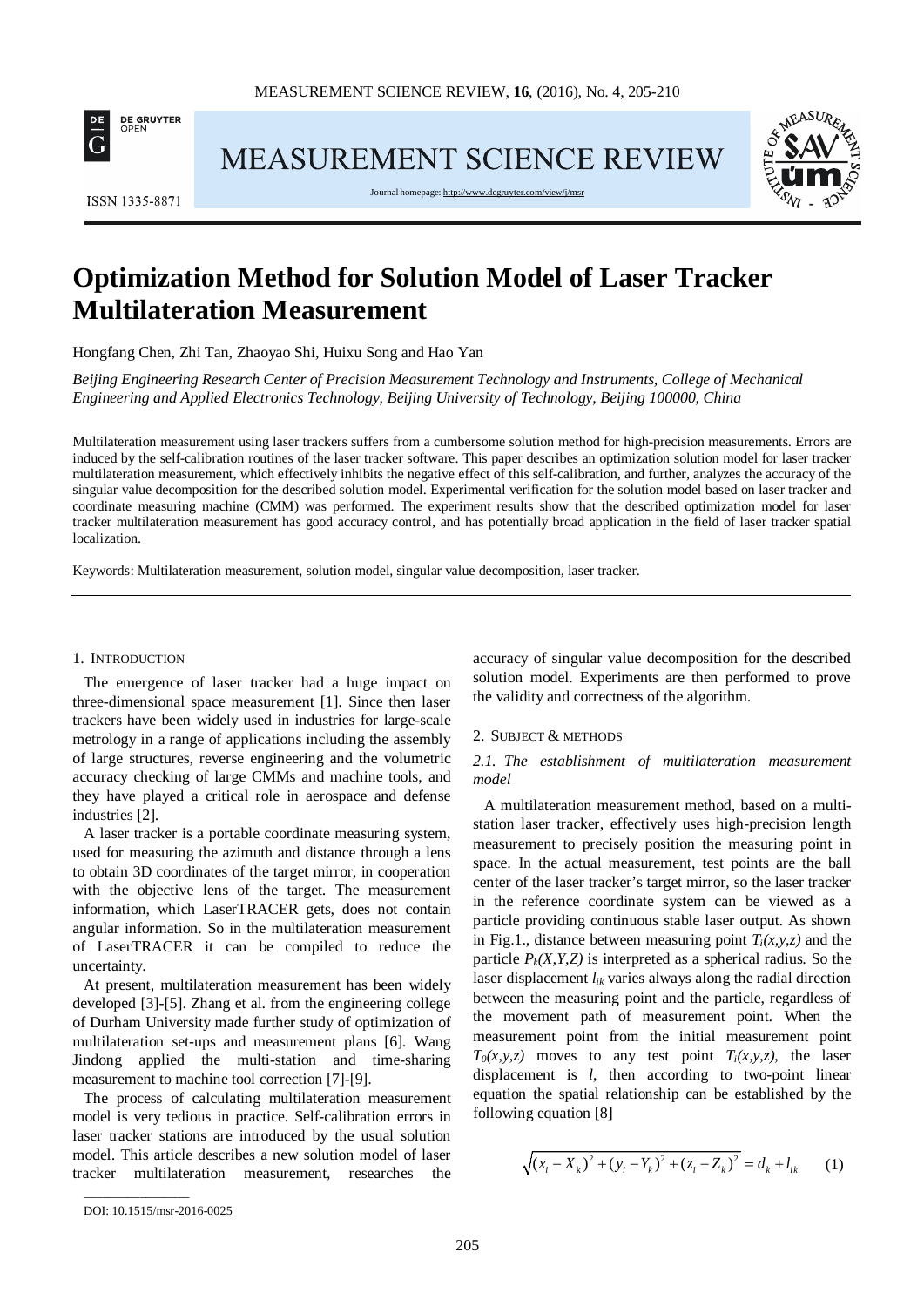

Fig.1. Laser tracker multilateration measurement model schematic (*l* is the laser displacement,  $T_0(x, y, z)$  and  $T_i(x, y, z)$  are the measurement points,  $\hat{d}$  is the dead path length,  $P(X, Y, Z)$  is position coordinate of the laser trackers).

### *2.2. Optimization model and solution*

The value of laser displacement  $l_{ik}$  in (1) is usually regarded as the true value in laser tracker multilateration measurement methods; thus, from (1) the error equation can be written as

$$
v_{ik} = (\sqrt{(x_i - X_k)^2 + (y_i - Y_k)^2 + (z_i - Z_k)^2} - d_k) - l_{ik}
$$
 (2)

vik is the residual between measured and fitted distance to measurement point.

Together with the position coordinates of the laser trackers  $(X_k, Y_k, Z_k)$ , they are the so-called system parameters, and collectively expressed as *P*.  $(x_i, y_i, z_i)$  are the coordinates of the measured targets, and collectively expressed as *T*. As an interferometer is a relative measurement device, measuring only changes in laser displacement  $l_{ik}$ ..  $l_{ik}$  are the relative distance measurement of the *i-th* target point, as measured by the *k-th* laser tracker, and collectively expressed as *L.* A dead path length *d* is introduced, collectively expressed as *D,* common to all distance measurements from the same laser tracker. In the usual solution model, the redundant equations are constituted, and then the least squares method is needed to solve the equations as follows.

$$
E(T, P, D) = \sum_{i=1} \sum_{k=1} v_{ik}^{2} (L, P, T, D) \ (i = 1, 2, 3 \cdots n,
$$
  
\n
$$
k = 1, 2, 3 \cdots m)
$$
 (3)

There are many numerical algorithms for solving least squares problems, such as trust region method, Gauss-Newton method, Levenberg-Marquardt method, general inverse methods, and so on. However, an initial value is needed regardless of any numerical algorithm. In addition, the accuracy of the initial value selected may directly affect the calculation accuracy and efficiency. When the initial value is far from the true value, the iteration calculation may not converge, then the results cannot be obtained, so the selection of initial value is crucial. And the following method is used.

n is the number of the target points, m is the number of laser tracker stations. Therefore, the total of unknowns is 3*n+*4*m*, and each station can provide *n* laser displacement values, a total of equations is  $m \times n$ . To ensure (2) can be solved,  $m \times n \geq 3n+4m$  is a necessary limit. A linear expansion of (2) is as follows.

$$
v_{ik} = L_{ik}^{0} - d_{k}^{0} - l_{k} + \frac{\delta v_{ik}}{\delta x_{i}} \Big|_{0} \Delta x_{i} + \frac{\delta v_{ik}}{\delta y_{i}} \Big|_{0} \Delta y_{i}
$$
  
+ 
$$
\frac{\delta v_{ik}}{\delta z_{i}} \Big|_{0} \Delta z_{i} + \frac{\delta v_{ik}}{\delta X_{i}} \Big|_{0} \Delta X_{i}
$$
  
+ 
$$
\frac{\delta v_{ik}}{\delta Y_{i}} \Big|_{0} \Delta Y_{i} + \frac{\delta v_{ik}}{\delta Z_{i}} \Big|_{0} \Delta Z_{i} - \Delta d_{k}
$$
  
(4)

The simplified equation of (4) is as follows.

( ) ( ) ( ) 0 0 0 0 0 0 0 0 0 0 0 *ij ik k ik i k ik i k ik i i k k k i k k i k i x X x X y Y z Z vLdl L y Y <sup>L</sup> zZ d L* <sup>−</sup> + ⋅− − = −− ∆ ∆ ∆ ∆ ∆ ∆ + ⋅− <sup>−</sup> + ⋅ <sup>−</sup> − ∆ (5)

$$
L_k^0 = ((x_i^0 - X_k^0)^2 + (y_i^0 - Y_k^0)^2 + (z_i^0 - Z_k^0)^2)^{1/2}
$$
 (6)

Equation (5) is the optimization solution model.  $\Delta x_i$ ,  $\Delta y_i$ , *Δzi*, *ΔXk*, *ΔYk*, *ΔZ<sup>k</sup>* are coordinate correction values for target points and laser tracker station particle. *Δdk* is correction value of dead path length. Both of them are the unknowns. Those variables with superscripts of zero are initial values. So these variables may be the approximation, which can effectively reduce the precision influence of the selfcalibration. We can get the initial  $x_i^0$ ,  $y_i^0$ ,  $z_i^0$  by reading the 3D coordinates of the measurement point in CMM. The initial value of the laser trackers' coordinates  $X_k^0$ ,  $Y_k^0$ ,  $Z_k^0$ and the dead path length  $d_k^0$  can be derived through the selfcalibration in the next section.

#### *2.3. Calibration of laser tracker station coordinate*

A measurement point coordinate might be temporarily regarded as the true value if only the approximate coordinates of a laser tracker station are needed as the expansion point to iterate. Thus, target point coordinate  $T_i(x, y, z)$  and laser displacement  $l_{ik}$  are the known values, and they are used to calibrate the coordinates  $P_k(X, Y, Z)$  of the laser tracker at each station and the corresponding dead path length  $d_k$ .. Taking the case of 1st station as an example, (2) becomes

$$
\sqrt{(x_i - X_1)^2 + (y_i - Y_1)^2 + (z_i - Z_1)^2} = d_1 + l_{i1}
$$
 (7)

In the same way, (7) written as the error is as follows.

$$
v_{i1} = (\sqrt{(x_i - X_1)^2 + (y_i - Y_1)^2 + (z_i - Z_1)^2} - (d_1 + l_{i1})
$$
 (8)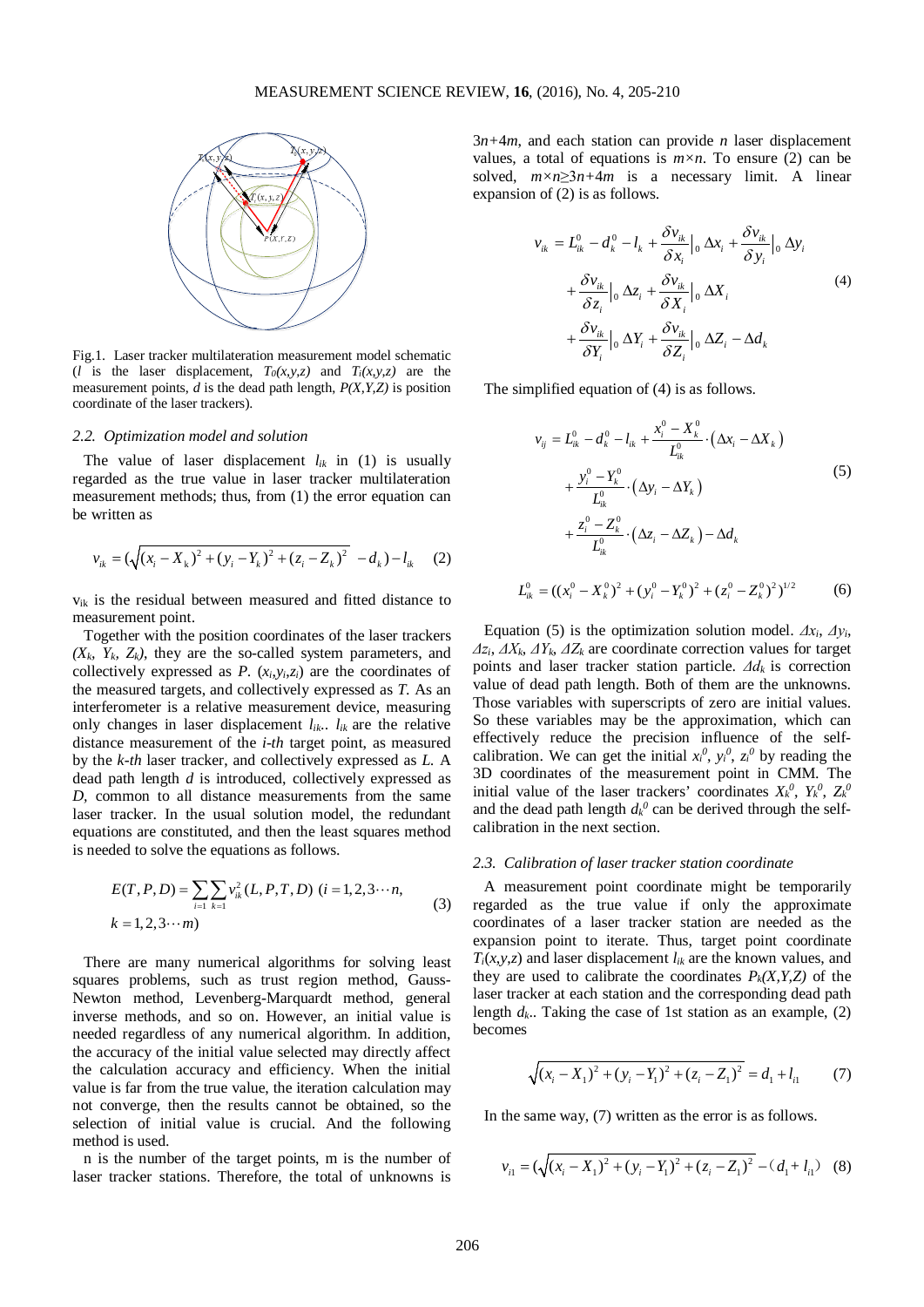Suppose  $a = X_1^2 + Y_1^2 + Z_1^2 - d_1^2$ , and use the least squares method to (8)

$$
\frac{\partial v_{i1}^2}{\partial X_1} = \sum_{i=1}^n x_i (x_i^2 + y_i^2 + z_i^2 - l_i^2) - 2 \sum_{i=1}^n x_i^2 X_1 - 2 \sum_{i=1}^n y_i x_i Y_1 - 2 \sum_{i=1}^n z_i x_i Z_1 - 2 \sum_{i=1}^n l_i x_i d_1 + \sum_{i=1}^n x_i a = 0
$$
\n(9)

$$
\frac{\partial v_{i1}^2}{\partial Y_1} = \sum_{i=1}^n y_i (x_i^2 + y_i^2 + z_i^2 - l_i^2) - 2 \sum_{i=1}^n x_i y_i X_1 - 10
$$
  

$$
2 \sum_{i=1}^n y_i^2 Y_1 - 2 \sum_{i=1}^n z_i y_i Z_1 - 2 \sum_{i=1}^n l_i y_i d_1 + \sum_{i=1}^n y_i a = 0
$$

$$
\frac{\partial v_{i1}^2}{\partial Z_1} = \sum_{i=1}^n z_i (x_i^2 + y_i^2 + z_i^2 - l_i^2) - 2 \sum_{i=1}^n x_i z_i X_1 -
$$
\n
$$
2 \sum_{i=1}^n y_i z_i Y_1 - 2 \sum_{i=1}^n z_i^2 Z_1 - 2 \sum_{i=1}^n l_i z_i d_1 + \sum_{i=1}^n z_i a = 0
$$
\n(11)

$$
\frac{\partial v_{i1}^2}{\partial d_1} = \sum_{i=1}^n l_i (x_i^2 + y_i^2 + z_i^2 - l_i^2) - 2 \sum_{i=1}^n x_i l_i X_1 - 2 \sum_{i=1}^n y_i l_i Y_1 - 2 \sum_{i=1}^n z_i l_i Z_1 - 2 \sum_{i=1}^n l_i^2 d_1 + \sum_{i=1}^n l_i a = 0
$$
\n(12)

$$
\frac{\partial v_{i1}^2}{\partial a} = \sum_{i=1}^n (x_i^2 + y_i^2 + z_i^2 - l_i^2) - 2 \sum_{i=1}^n x_i X_1 - 2 \sum_{i=1}^n y_i Y_1 - 2 \sum_{i=1}^n z_i Z_1 - 2 \sum_{i=1}^n l_i d_1 + \sum_{i=1}^n a = 0
$$
\n(13)

We can get the approximate coordinates of the laser tracker particle and the dead path length by simultaneous equations (9) to (13), and similarly for the other stations. All the values can be used as the initial expansion point in (5) to iterate. Substitute the approximate coordinates of the laser tracker particle at each station, measured coordinates of the target point, dead path length into (5), to get the coordinate correction values of each target point. Then add the coordinates of the target point and the correction values of each target point to acquire high-precision target point coordinate after correction.

## *2.4. Singular value decomposition for solution model*

Simplify (5) into matrix equality as follows, after determining the initial value of each expansion point.

$$
Ax = b \tag{14}
$$

where *x* and *b* are

$$
x = [\Delta d_1, \Delta X_1, \Delta Y_1, \Delta Z_1, \cdots, \Delta d_m, \Delta X_m, \Delta Y_m, \Delta Z_m,
$$
  

$$
\cdots, \Delta x_1, \Delta y_1, \Delta z_1, \cdots, \Delta x_n, \Delta y_n, \Delta z_n]_{x \times 3n+4m}^T
$$
 (15)

$$
b = [l_{11} + d_1^0 - L_{11}^0, l_{21} + d_1^0 - L_{21}^0, \cdots, l_{nm} + d_m^0 - L_{nm}^0]_{1 \times nm}^T
$$
\n(16)

The matrix in (14) is a large sparse matrix, in which each row has seven non-zero parameters, and the remaining parameters are zero. Because the actual number of conditions is great during the solution, the usual Gaussian Elimination does not apply. So the matrix is needed for singular value decomposition. That is  $A = USV<sup>T</sup>$ , where *S* is singular value diagonal matrix, *U*∈*SO(m×n), V*∈*SO (3n+4m)*.

The singular value decomposition is used in (14), which seeks a vector to minimize  $||Ax-b|| = ||USV^{T}x-b||$ .  $\left\| USV^{T} x - b \right\| = \left\| SV^{T} x - U^{T} b \right\|$  is obtained by sign preserving properties of the orthogonal matrix, and  $y = V^T x$ ,  $b' = U^T b$ , so

$$
\begin{bmatrix} s_{11} & 0 & 0 \ 0 & \ddots & 0 \ 0 & & s_{(3n+4m)(3n+4m)} \ \vdots & & \vdots \ 0 & 0 & 0 \end{bmatrix} \begin{bmatrix} y_1 \ y_2 \ \vdots \ y_{3n+4m} \end{bmatrix} = \begin{bmatrix} b_1' \ b_2' \ \vdots \ b_m \end{bmatrix}
$$
 (17)

From (17), we get  $y_i = b_i / s_i (i = 1, 2, \dots, 3n + 4m)$ .

According to  $y=V<sup>T</sup>x$ , combined with the property of orthogonal matrix  $x=Vy$ , corrections of measurement point coordinates *x* can be obtained.

Actually, the singular value matrix *S* is a characteristics reflection of matrix *A*. The external factors in the singular value matrix *S* must be excluded in order to retain an important eigenvalue of coefficient matrix *A* when environmental factors prominently influence the measurement results.

Introduce the parameter  $\varepsilon$  reflecting the accuracy of the principal component of coefficient matrix *A*. And any element less than  $\varepsilon$  in the singular value matrix *S* can be ignored, which can reduce the condition number of the matrix, which better reflects the main element characteristic. The value  $\varepsilon$  is determined by the following formula.

$$
\varepsilon = (the main element precision error threshold)
$$
  
 
$$
\cdot \max\{s_i\}
$$
 (18)

*Si* is the element of singular value matrix *S*, the main element precision error threshold, according to the actual measurement conditions, generally can be  $10^{-2}$  to  $10^{-4}$ .

## 3. RESULTS AND DISCUSSION

## *3.1. Experimental verification*

We have conducted the following experiment in order to verify the effectiveness of the measurement model.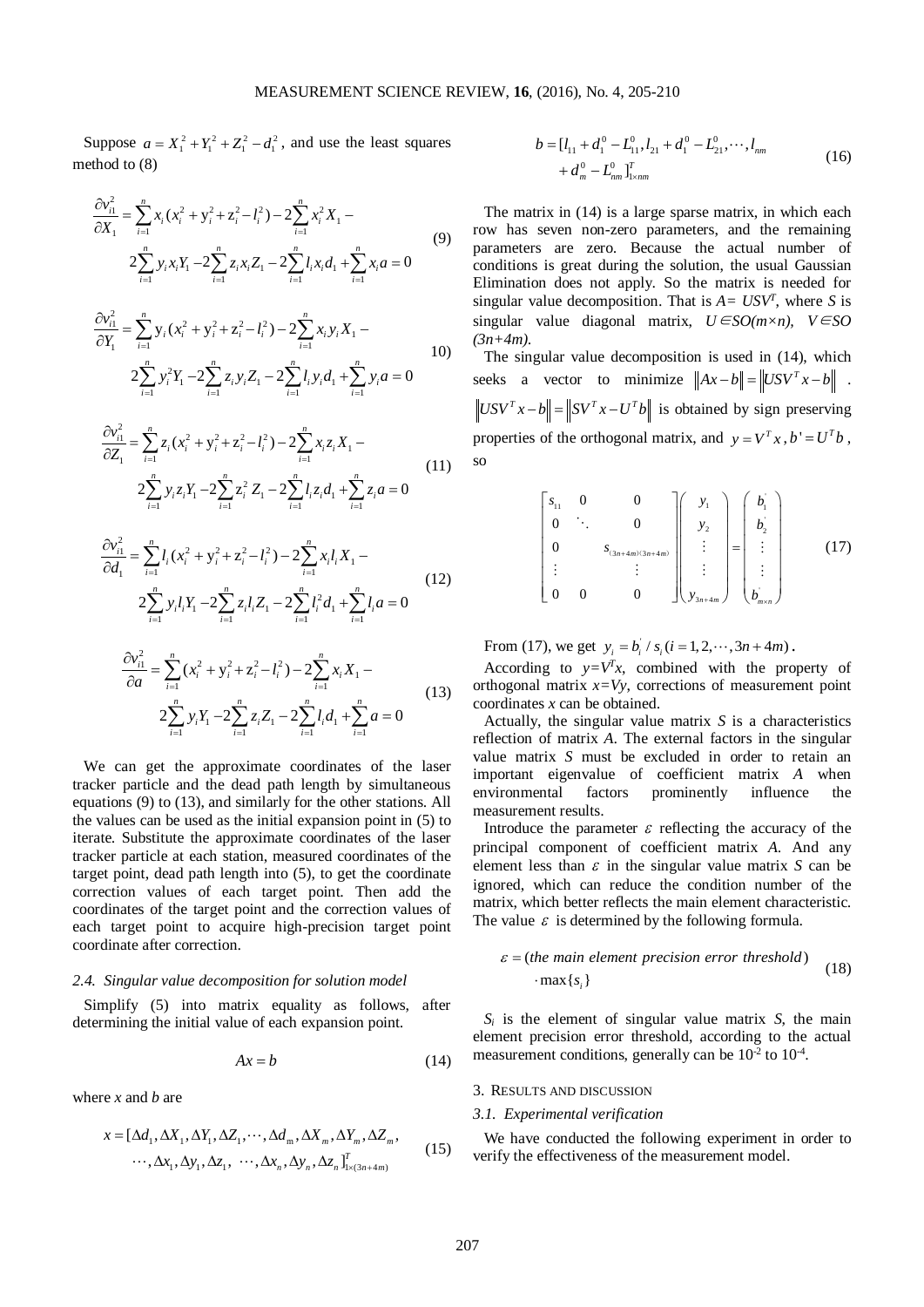

Fig.2. Experimental arrangement.

Fig.2. delineates the experiment prototype. A laser tracker, LaserTRACER by Etalon, measured 36 target points provided by a CMM successively at 5 stations [10]-[14]. Since only one laser tracker was used, the same measurement was repeated with the laser tracker set at five different positions on the table, assuming that the CMM's unrepeatable positioning error was sufficiently small. The motion region of target points was defined by 600 mm  $\times$  300 mm  $\times$  300 mm, and the No.1 point in the 1st floor was the coordinates of  $(600.498 \text{ mm}, 550.831 \text{ mm}, -1000 \text{ mm})$ 550.738 mm). Total measurement points were three planes with 12 target points in each plane. Meanwhile, 12 measuring points were uniformly distributed in each edge of the square. In the measurement process, the target point moved along the preset path, while laser tracker tracked its movement real-time. When the target point reached each measuring point, it stopped and the distance reading of laser tracker was written down at the corresponding position.

Each of the coordinate corrections obtained by laser tracker multilateration optimization solution model was plotted as shown in Fig.3. As revealed in the figure, threeaxis correction fluctuation trend did not change significantly, which was consistent with the normal error characteristics of the CMM. The experiment obtained corrections for the target point coordinates, and demonstrated the optimization solution model's capability of precision correction. However, the experiment did not prove correctness of the described solution model. Thus, the following supplementary experiment has been performed based on the above.



Fig.3. The corrections of point coordinate obtained by multilateration optimization solution model.



Fig.4. Square wave systematic error.

We added an error to the CMM target points. The normal measurement error sources included random and systematic errors, and the former was not easily observable. The square wave system error, 0.005 mm and 0.05 mm, respectively, had been introduced to illustrate the validity of the optimization model, as denoted in Fig.4.

After introducing the 0.005 mm and 0.05 mm square wave system error, respectively, we applied the multilateration measurement optimization model. These coordinate corrections are shown in Fig.5. and Fig.6.



Fig.5. Coordinate corrections after introduction of 0.005 mm error.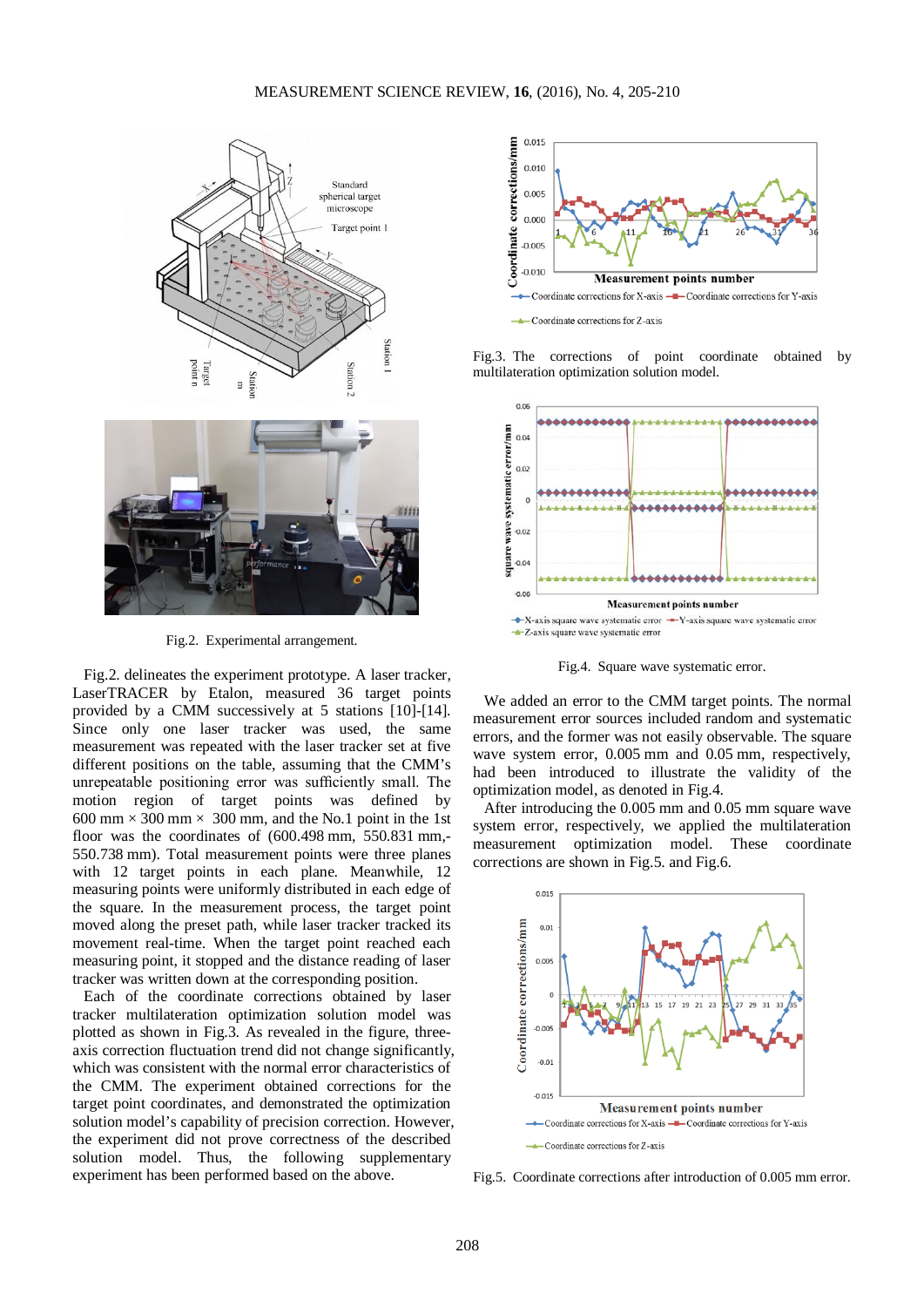



As illustrated in Fig.5. and Fig.6., corrections for each axis were significantly greater than without introducing a square wave system error. The maximum fluctuation range of corrections was roughly −0.008 mm~+0.008 mm before introducing the error, and with 0.005 mm square error it became  $-0.01$  mm $\sim$ +0.01 mm, and with 0.05 mm square error the range correction was −0.06 mm~+0.06 mm. The trend of corrections should offset error trend in Fig.4., namely the corrections for *X*-axis and *Y*-axis of points in the 1st plane have to be negative, *Z*-axis should be positive. Similarly, for points in the 2nd plane, the corrections for *X*axis and *Y*-axis coordinate ought to be positive, *Z*-axis should be negative. And for points in the 3rd plane, the corrections for *X*-axis and *Y*-axis coordinate ought to be negative, *Z*-axis should be positive. Fig.5. and Fig.6. illustrate distinctly that coordinate corrections meet the above trends.

Notably in Fig.5., the trend of corrections for points in the 1st plane was disordered, and the overall trend of corrections was not as clear as the trend in Fig.6. The reason for this phenomenon was that the accuracy range of CMM had been beyond 0.005 mm before introducing the square system error. And the corrections fluctuate from −0.008 mm to +0.008 mm. If signal intensity of the systematic error and the original random error was about the same, the superposition of them made trend curve of corrections to be as shown in Fig.5. After the introduction of 0.05 mm square wave systematic error, which was greater than the original random error, the square error dominated. Therefore, the curve of error correction in Fig.6. was superior to that in Fig.5., which was in line with the actual situation.

A comparison experiment between the method proposed and the method proposed in reference [8] was also done to further validate the model. The result is shown in Fig.7. Experiment shows that two results coincide well. Thus, error corrections acquired by the multilateration measurement optimization solution model were of correctness and validity.



Fig.7. The comparison between two methods.

#### 4. CONCLUSIONS

The optimization solution model for a laser tracker multilateration measurement, that effectively inhibits the negative effect of accuracy induced by self-calibration, is described. The accuracy of singular value decomposition for the solution model is further analyzed. We performed verification experiment of the solution model based on laser tracker and CMM, using the coordinate error of measurement points in the CMM as evaluation criteria, and compared the results of multilateration measurement with and without the introduction of artificial system error. The experiment results show that the optimization solution model of laser tracker multilateration measurement described in this paper can effectively enhance accuracy, which has potentially broad applicability in the field of laser tracker spatial orientation.

#### ACKNOWLEDGMENT

The research is supported by National Key Scientific Instrument and Equipment Development Project of China (No.2013YQ17053904), National Science and Technology Major Project of China (No. 2010ZX04014-091) and National Natural Science Foundation of China ( No.50805003 ).

#### **REFERENCES**

- [1] Sharke, P. (2003). Measuring across space and time: Large-scale metrology moves GPS in out of the rain. *Mechanical Engineering*, 125 (1), 48.
- [2] Lin, J., Zhu, J., Guo, Y., Guo, T., Ye, S. (2012). Establishment of precise three-dimensional coordinate control network in field large-space. *Chinese Journal of Mechanical Engineering*, 48 (4), 6-11.
- [3] Hughes, B., Forbes, A., Lewis, A., Sun, W., Veal, D., Nasr, K. (2011). Laser tracker error determination using a network measurement. *Measurement Science and Technology,* 22, 1-12.
- [4] Hughes, E.B., Wilson, A., Peggs, G.N. (2000). Design of a high-accuracy CMM based on multilateration techniques. *CIRP Annals - Manufacturing Technology,*  49 (1), 391-394.